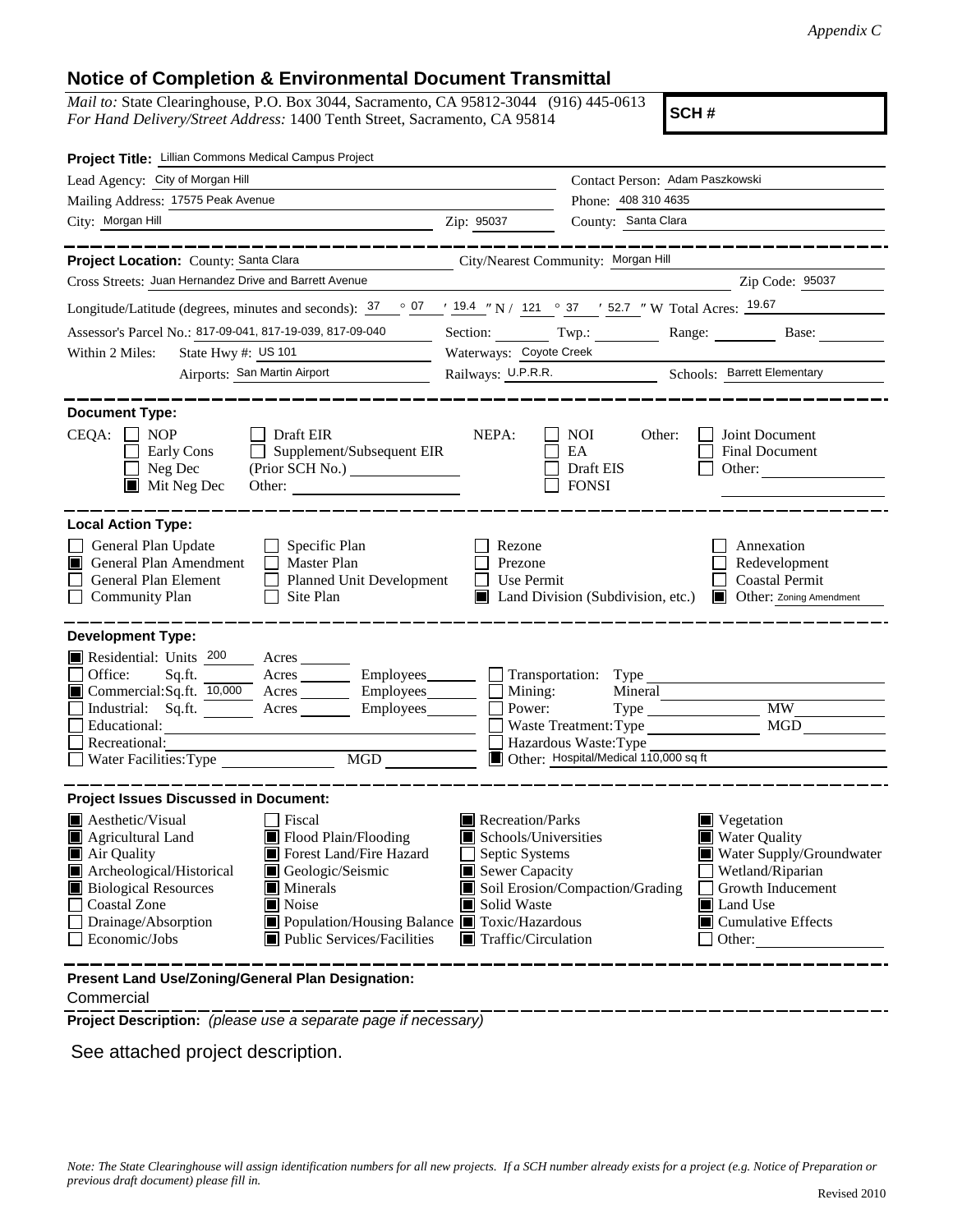# **Lillian Commons Medical Campus Project Description**

#### $1.1$ **EXISTING CONDITIONS**

The 19.67-acre project site is located at the southeast corner of the intersection of Juan Hernandez Drive and Barrett Avenue in the City of Morgan Hill. The project site consists of three existing parcels: two undeveloped adjoining parcels of land, Assessor's Parcel Number (APN) 817-09-041 (13.94 acres) and APN 817-09-039 (4.04 acres), and an existing 12,300 square foot medical office, 3,600 square foot surgical facility, and paved parking lot on APN 817-09-040 (1.69 acres).

With the exception of the two medical buildings and associated parking lot, the project site is largely undeveloped and is predominantly covered by grassland with trees located on the northern portion of the site and along the west property line near the existing medical office building. The site is bounded by Barrett Avenue, Barrett Elementary School and residential uses to the north, the U.S. Highway 101/Tennant Avenue southbound off-ramp to the east, vacant land to the south, and residential development to the west. Vehicular access to the site is provided by an existing driveway to Juan Hernandez Drive.

#### **PROPOSED DEVELOPMENT**  $1.2$

The proposed project includes a request for a General Plan Amendment (GPA), Zoning Amendment, Planned Development Master Plan, and Tentative Parcel Map. The GPA requests a General Plan (GP) Land Use designation change from Commercial to Mixed-Use Flex to accommodate the proposed residential portion of the project. The Zoning Amendment requests to amend the zoning district from Service Commercial and Planned Development to Mixed-Use Flex with a Planned Development Combining District which provides land owners with enhanced flexibility to take advantage of unique site characteristics and develop projects that will provide public benefits to the community. A Planned Development Master Plan is required.

The proposed development would include a 4,500 square foot urgent care facility, a 10,000 square foot medical building, a 100,000 square foot medical office/hospital with 55 beds, a three-story parking garage with 500 spaces, a 10,000 square foot commercial retail/restaurant building, and a maximum 200-unit multi-family residential development.

The hospital would not be an emergency type hospital, it would provide general healthcare services and would not require a frequent use of ambulances nor does it propose a helicopter pad.